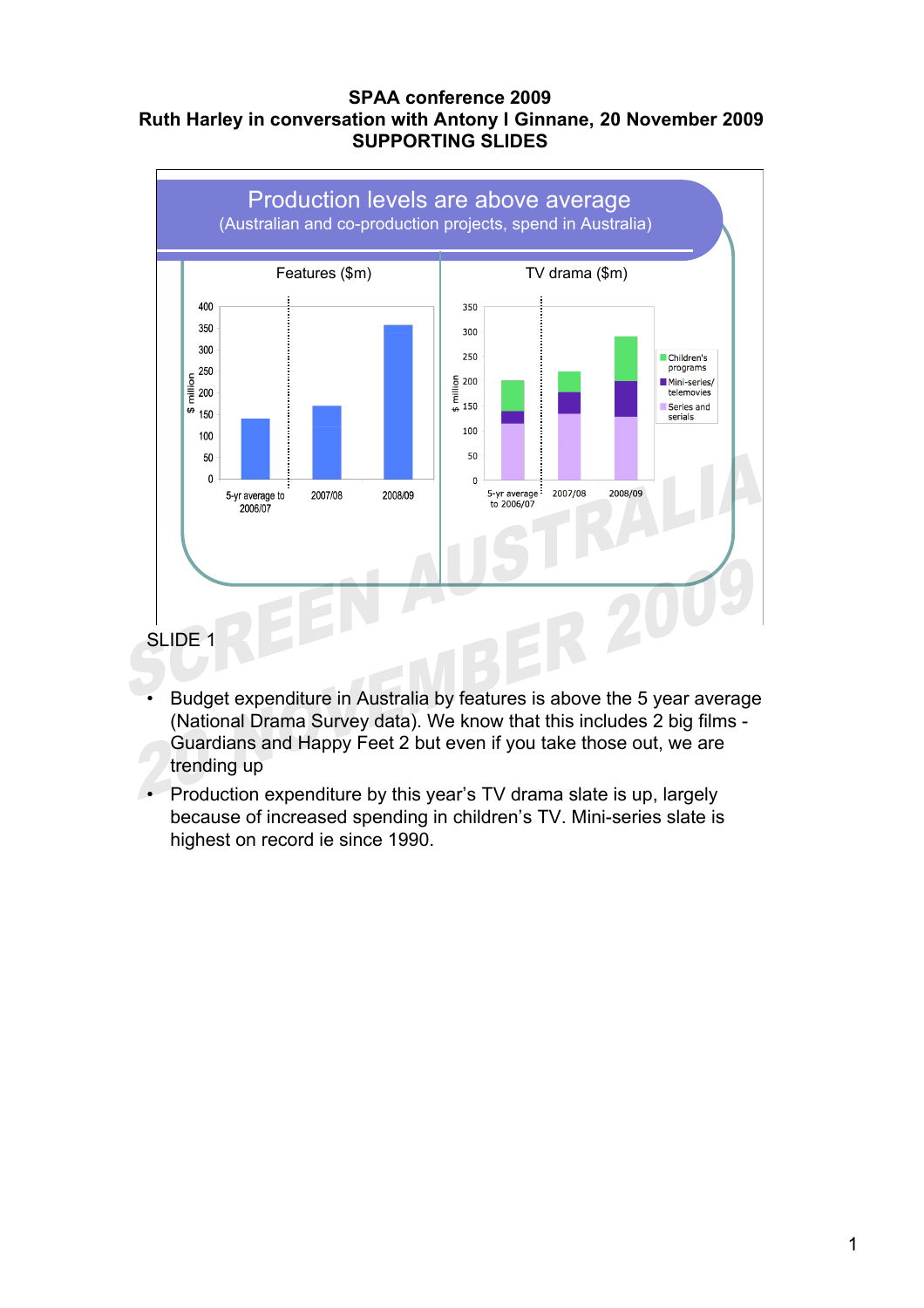| <b>Final certificates</b><br>(to 23 Oct 2009) |               |                                  |  |  |  |
|-----------------------------------------------|---------------|----------------------------------|--|--|--|
| <b>Type of production</b>                     | <b>Number</b> | <b>Value of Offset</b><br>(A\$m) |  |  |  |
| Documentary                                   | 46 (51%)      | \$7.14m (6%)                     |  |  |  |
| Feature                                       | 19 (21%)      | \$91.27m (74%)                   |  |  |  |
| <b>TV/Other</b>                               | 25 (28%)      | \$25.07m (20%)                   |  |  |  |
| <b>TOTAL</b>                                  | 90            | \$123.48m                        |  |  |  |

•90 final certificates issued to 17 November, \$123 million cost to government.

•\$91 million has gone to features, supporting 19 films.

•\$7 million has gone to 46 documentaries, and

•\$25 million to 25 TV projects.

•Note that around half the certificates are for documentaries, but features account for just under three-quarters of the cost

•Reflects higher rebate for features, as well as higher budgets.

The Offset is accrued to Government after a film has completed, so the costs for the 09/10 slate, and quite a lot of the 08/09 slate, are yet to appear in these figures.

The NDS estimates that the Offset would deliver around \$150-160m in Government support to the titles included in the 2008/09 drama survey, assuming all eligible titles eventually access it when completed. Most of this estimate (around \$115-120m) refers to feature films.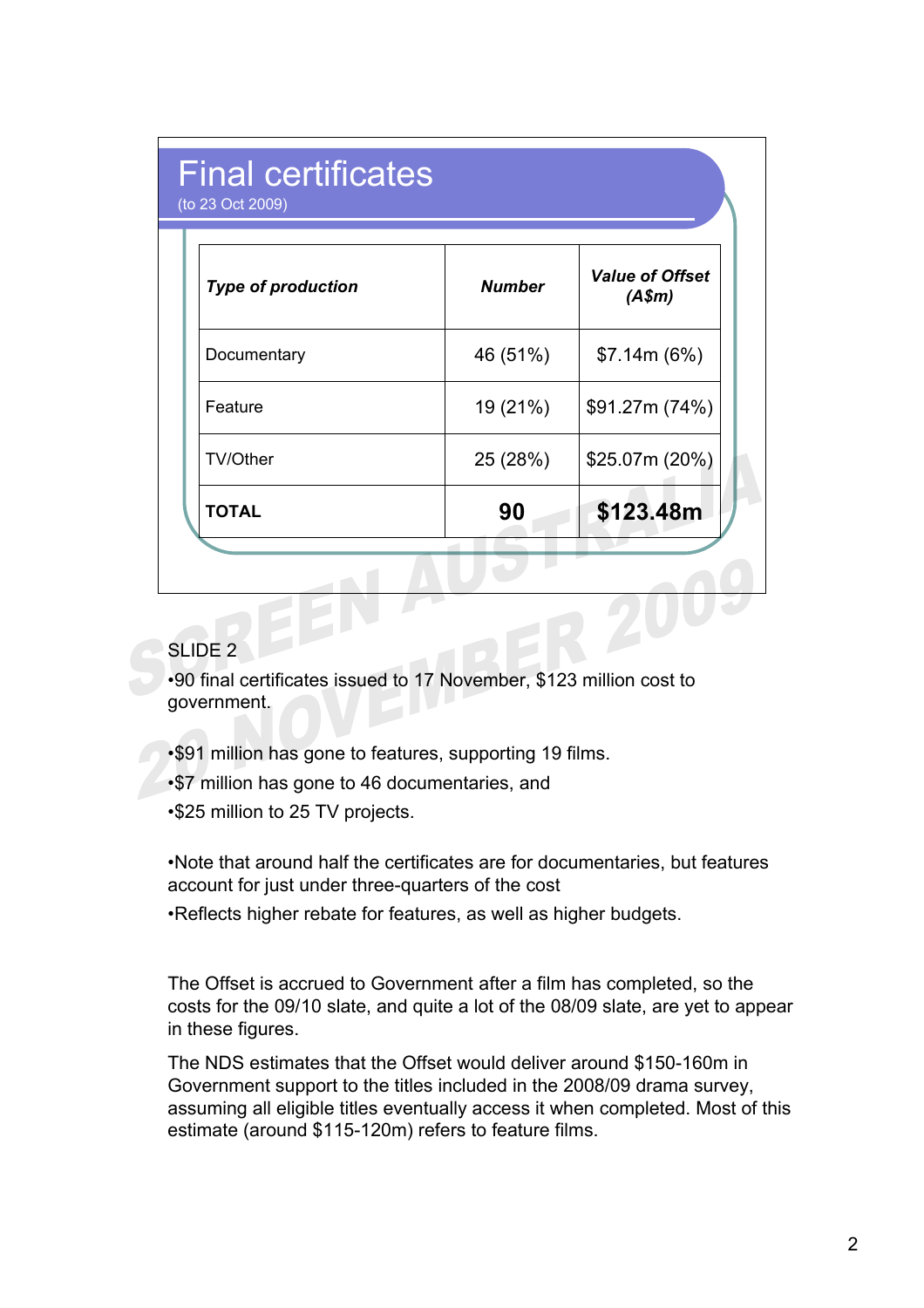

This is a loose tally by our Producer Offset Unit of production companies which have been issued with more than one certificate - final or provisional as well as information from tracking production for the National Drama Survey.

There is a tendency for companies involved in production for TV to have more projects on the go than for features.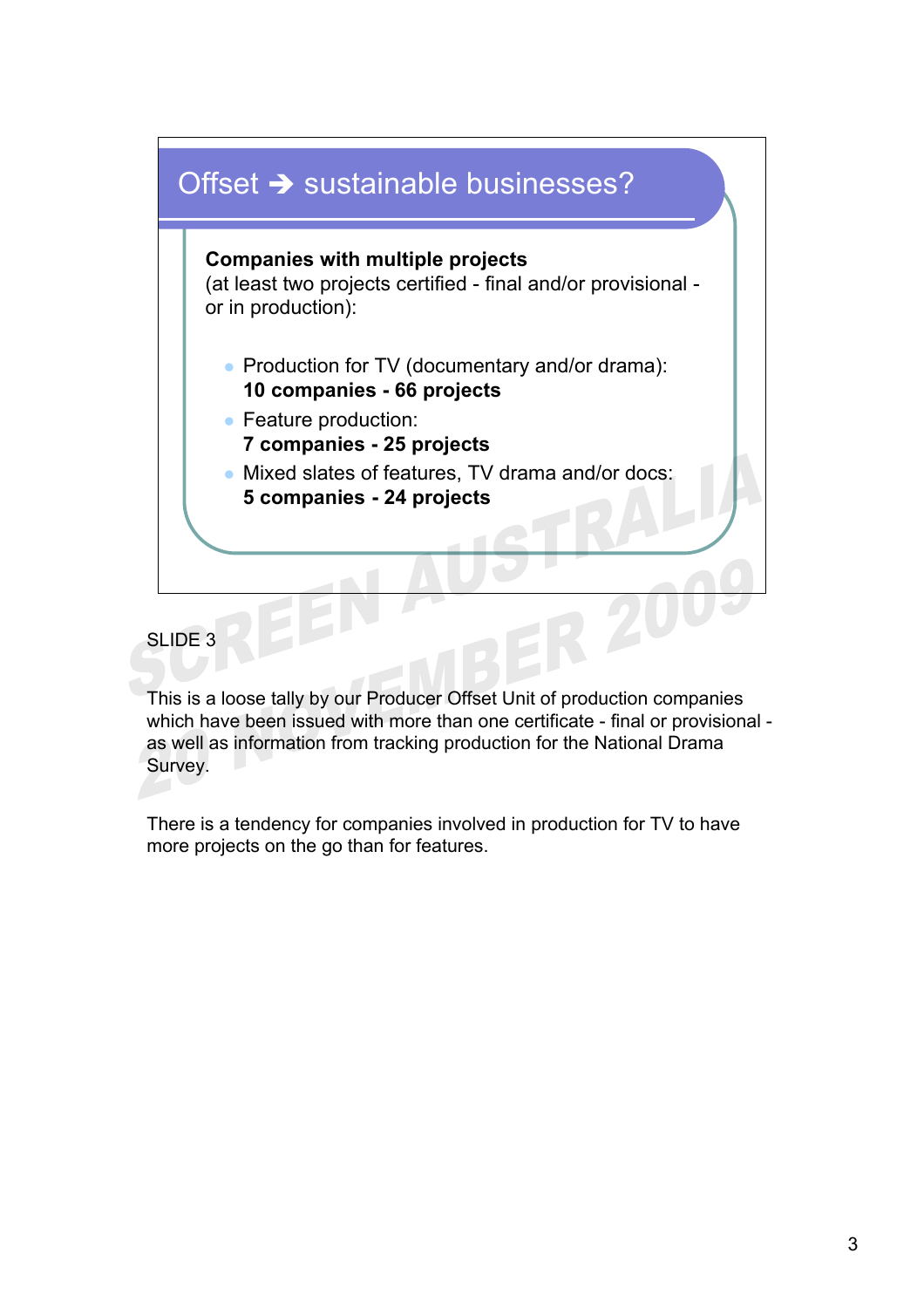

.

- Yellow on the graph is projects which have Offset support only; green is projects which have Screen Australia investment, mostly in conjunction with the Offset.
- For features, offset works well for \$20 million + films.
- In the \$2-\$20m range, the Offset works but not on its own. Such projects appear to need Screen Aus investment in order to get up As the NDS indicates, there is no domestic private investment going into projects. Therefore, there is nowhere to go for plug the gap than Screen Australia. These projects have also been hugely hurt by GFC and collapse of pre-sales and distribution guarantees. The last 5% of budget is still the toughest to raise
- There are very few films getting made in the \$2 \$20 million budget range without Screen Australia support – this is our playing field.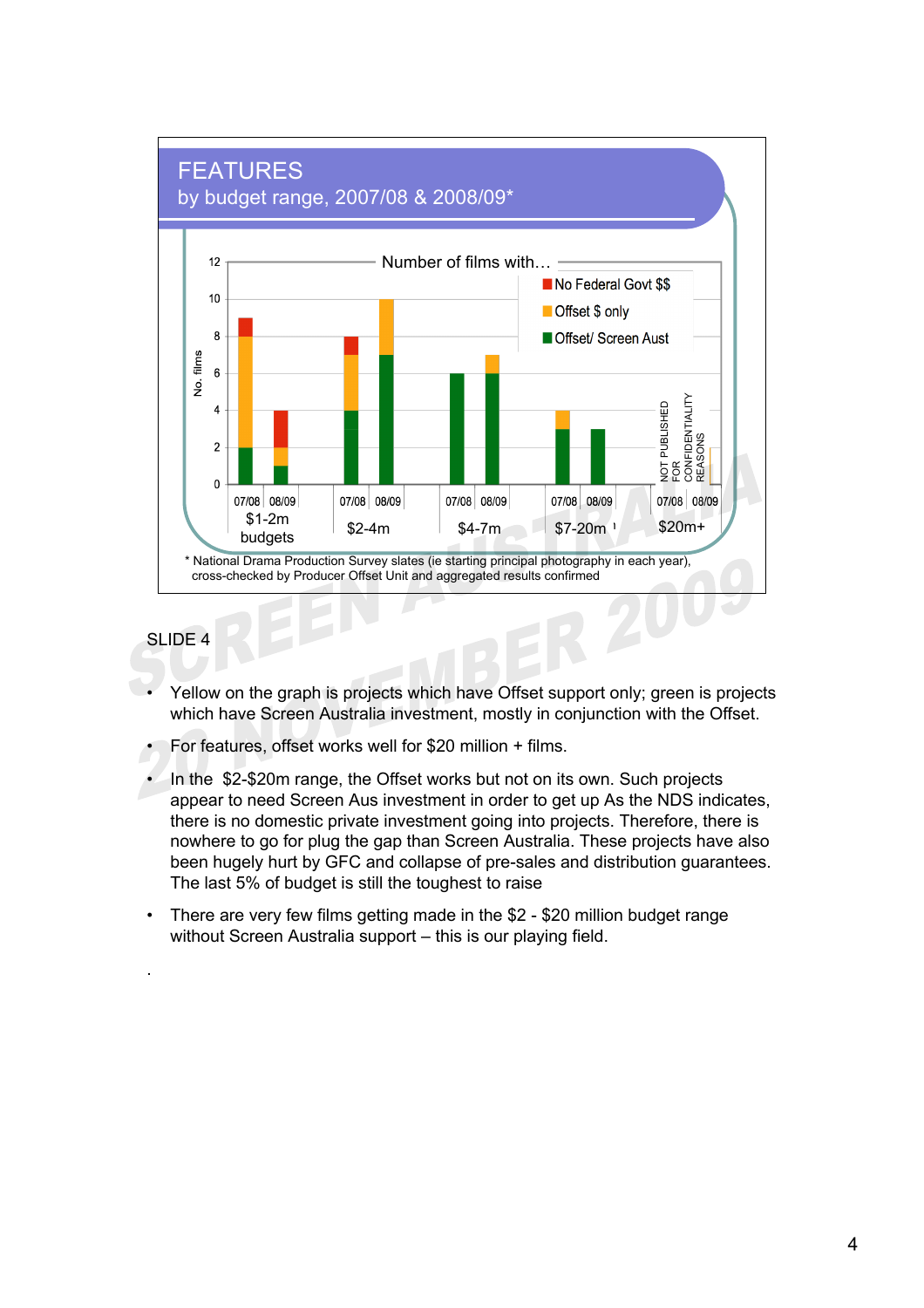

As you can see - lots more yellow than on the feature graph.

ie

More use of the Offset by itself than in features, across all budget ranges, although a significant number of titles also had Screen Australia money.

The 'red' on the graphs (no federal government money) would be formats not eligible for the Offset because they have exceeded 65 eps..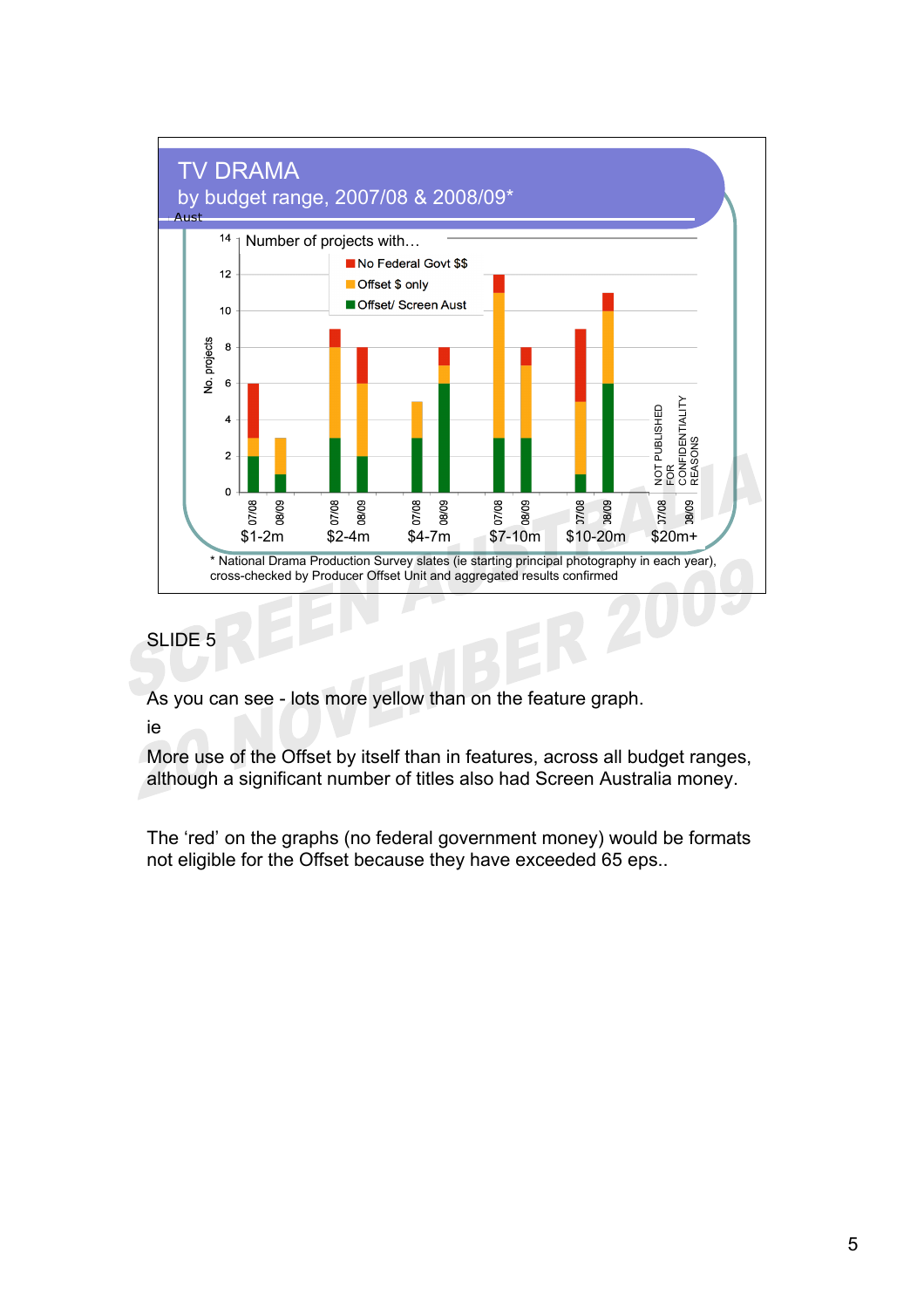# **DOCUMENTARIES** by budget range, 2008/09\*



### SLIDE<sub>6</sub>

Very little yellow at all…

It seems obvious that, other than in the low-budget range, documentaries are not being made without Screen Australia support.

There are double transaction costs with having to apply through both doors and this is not efficient.

Really there are 2 options – increase the percentage of the Producer Offset or increase Screen Aus funding allocated to documentaries (ie increased appropriation if other formats are to be maintained).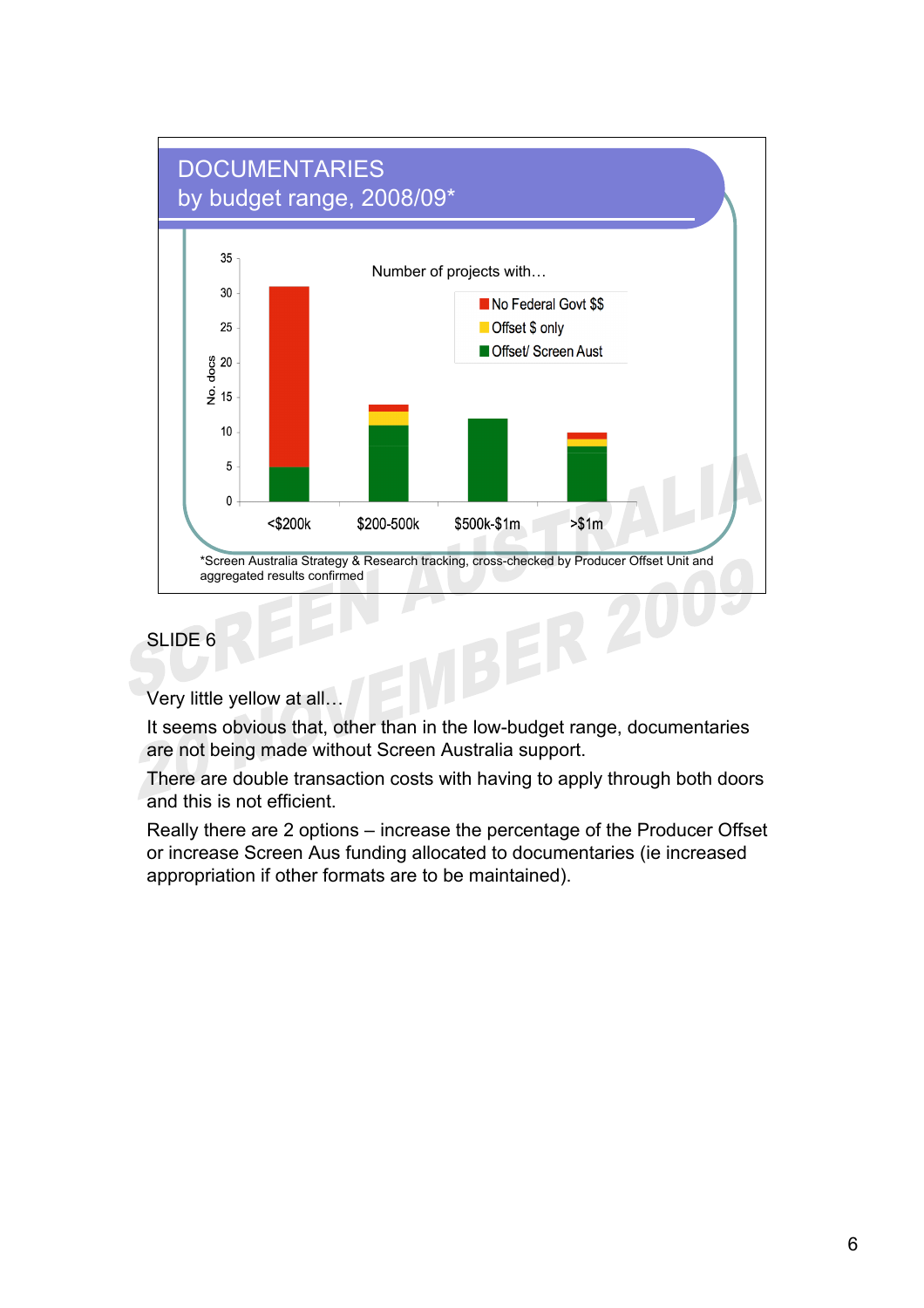|                    | Scenario:                           | 1                                            | $\overline{2}$                              | 3                           | 2009 slate                           |
|--------------------|-------------------------------------|----------------------------------------------|---------------------------------------------|-----------------------------|--------------------------------------|
|                    | Median<br>box office<br>(all films) | <b>Historical</b><br>spread +<br>blockbuster | <b>All films</b><br>released<br><100 prints | <b>Diversified</b><br>slate | <b>Films</b><br>IN<br><b>RELEASE</b> |
| No. films released |                                     | 29                                           | 29                                          | 29                          | 44                                   |
| Limited            | \$0.1m                              | 10                                           | 14                                          | 7                           | $26*$                                |
| Specialty          | \$0.6m                              | 13                                           | 15                                          | 10                          | 13                                   |
| Mainstream         | \$2.3m                              | 4                                            | O                                           | 7                           | $\overline{2}$                       |
| <b>Wide</b>        | \$8.5m                              | 1                                            | ŋ                                           | 4                           | $\overline{2}$                       |
| <b>Blockbuster</b> | \$29.7m                             | 1                                            | O                                           | 1                           | $1*$                                 |

#### **Exploring some scenarios**

29 films is the average number of Aust titles released over the past 5 years.

Box office for each release strategy is the median result for ALL films in that 'market'.

'Limited release' defined as <20 prints; 'Specialty' as 20-99 prints; 'Mainstream' as 100-199 prints; 'Wide' as 200-399 prints; 'Blockbuster' as 400+ prints.

Assuming total box office of \$1billion…

Three scenarios for Aust films:

- 1. Historical spread ie average for the last five years for each release strategy - plus one 'blockbuster' release (>400 prints) per year. Would get us 5.58% (note that without the blockbuster, it's only 2.6%)
- 2. All films released on less than 100 prints an extreme example, just to illustrate the effect - less than 1%
- 3. A more diversified slate, with 12 films on more than 100 prints, including 4 on wide release (200-399 prints) and 1 blockbuster. Gets us to 8.6%.

There are obviously many other scenarios but the examples show how difficult it is to increase the overall share without films made for wider release strategies.

**Final column shows the 2009 scenario** - all films earning during the year. Includes two 2008 releases - *Celebrity: Dominic Dunne* and *Australia.*

Projected box office used for films currently in release, as well as *Bright Star* 26-31 December